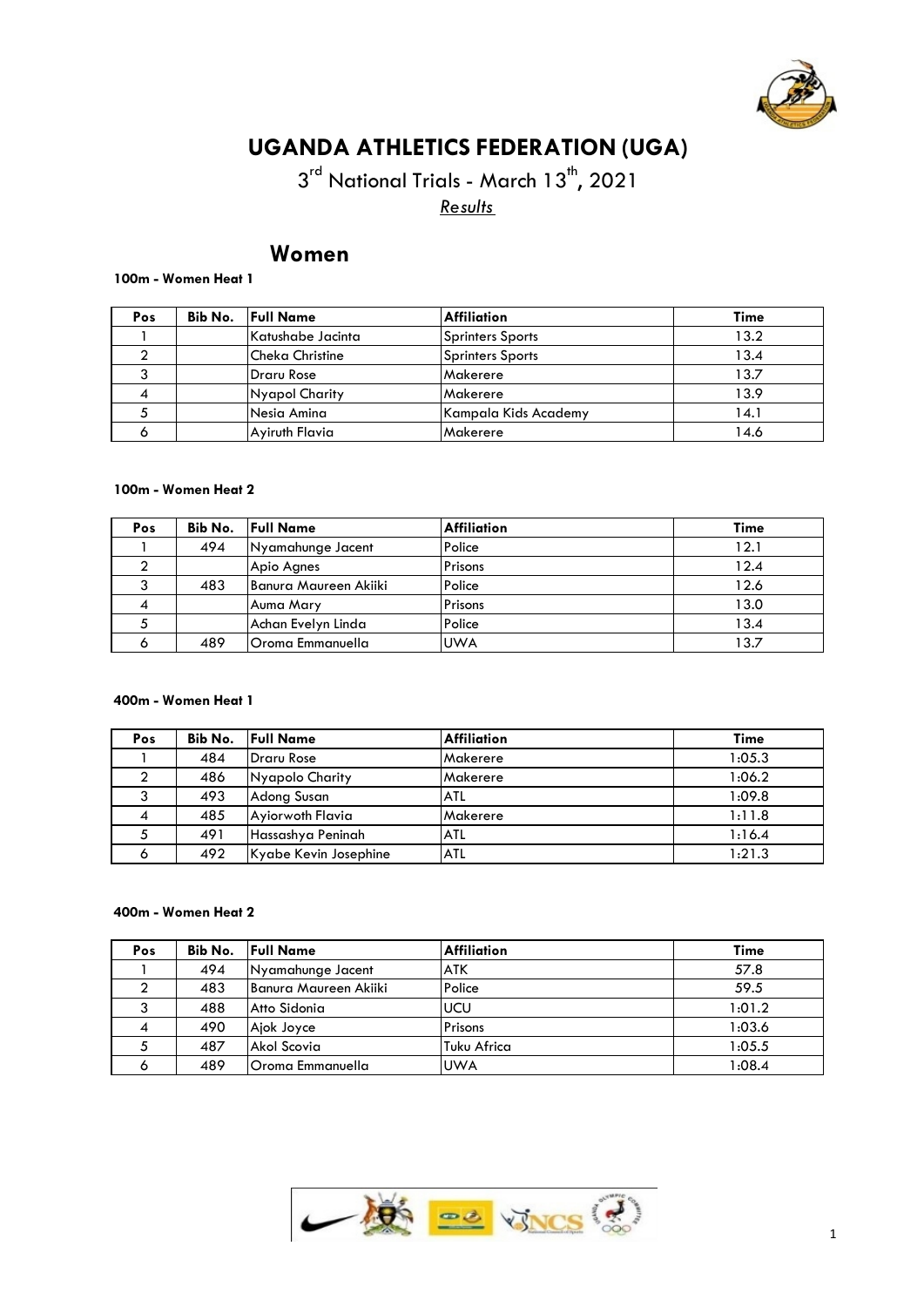

#### **800m - Women**

| Pos | Bib No. | <b>Full Name</b>     | <b>Affiliation</b>   | Time   |
|-----|---------|----------------------|----------------------|--------|
|     |         | Akidi Betty Bigombe  | Gombe S.S            | 2:31.5 |
|     |         | lPerina John Claudio | South Sudan          | 2:31.9 |
|     |         | Nabulo Sarah         | <b>Old Kampala</b>   | 2:36.4 |
|     |         | Hikima Georgina      | Kampala Kids Academy | 2:44.7 |
|     |         | Nafamba Florence     | Kampala Kids Academy | DQ     |

# **1500m - Women**

| Pos |     | <b>Bib No.</b> Full Name | <b>Affiliation</b> | <b>Time</b> |
|-----|-----|--------------------------|--------------------|-------------|
|     | 539 |                          |                    | 4:56.2      |
|     | 529 | Kajumba Margaret         | Nalinya Lwantale   | 5:54.5      |
|     |     | Talikaza Zubeda          | Nsambya            | 6:19.9      |
|     | 537 |                          |                    | 6:46.0      |
|     | 538 |                          |                    | 7:33.4      |

#### **Javelin - Women**

| Pos | Bib No. | <b>Full Name</b>   | <b>Affiliation</b> | <b>Distance</b> |
|-----|---------|--------------------|--------------------|-----------------|
|     |         | Lalam J. Josephine | Police             | ro o 1<br>ن⊾ت   |
|     |         | Awidi Victoria     | l Prisons          | 48.20           |

# **Shot Put - Women**

| Pos |     | <b>Bib No.</b> Full Name | <b>Affiliation</b> | <b>Distance</b> |
|-----|-----|--------------------------|--------------------|-----------------|
|     | 505 | Aber Caroline            | <b>Prisons</b>     | 11.77           |
|     | 520 | Aciro Rose Mary          | <b>Prisons</b>     | 9.75            |
|     | 521 | Lakereber M.             | <b>IUPDF</b>       | 9.65            |
|     | 540 | <b>Emrikia Christine</b> | Prisons            | 9.65            |
|     | 519 | Alanyo Catherine         | Prisons            | 9.60            |

# **Long Jump - Women**

| Pos | Bib No. | <b>Full Name</b>  | <b>Affiliation</b> | <b>Distance</b> |
|-----|---------|-------------------|--------------------|-----------------|
|     | 347     | Lakot Scovia      | Prisons            | 5.42            |
|     | 352     | ILanyero L. Apiyo | Prisons            | <b>NM</b>       |
| ×.  | 452     | Atoo Sidonia      | <b>IUCU</b>        | <b>NM</b>       |

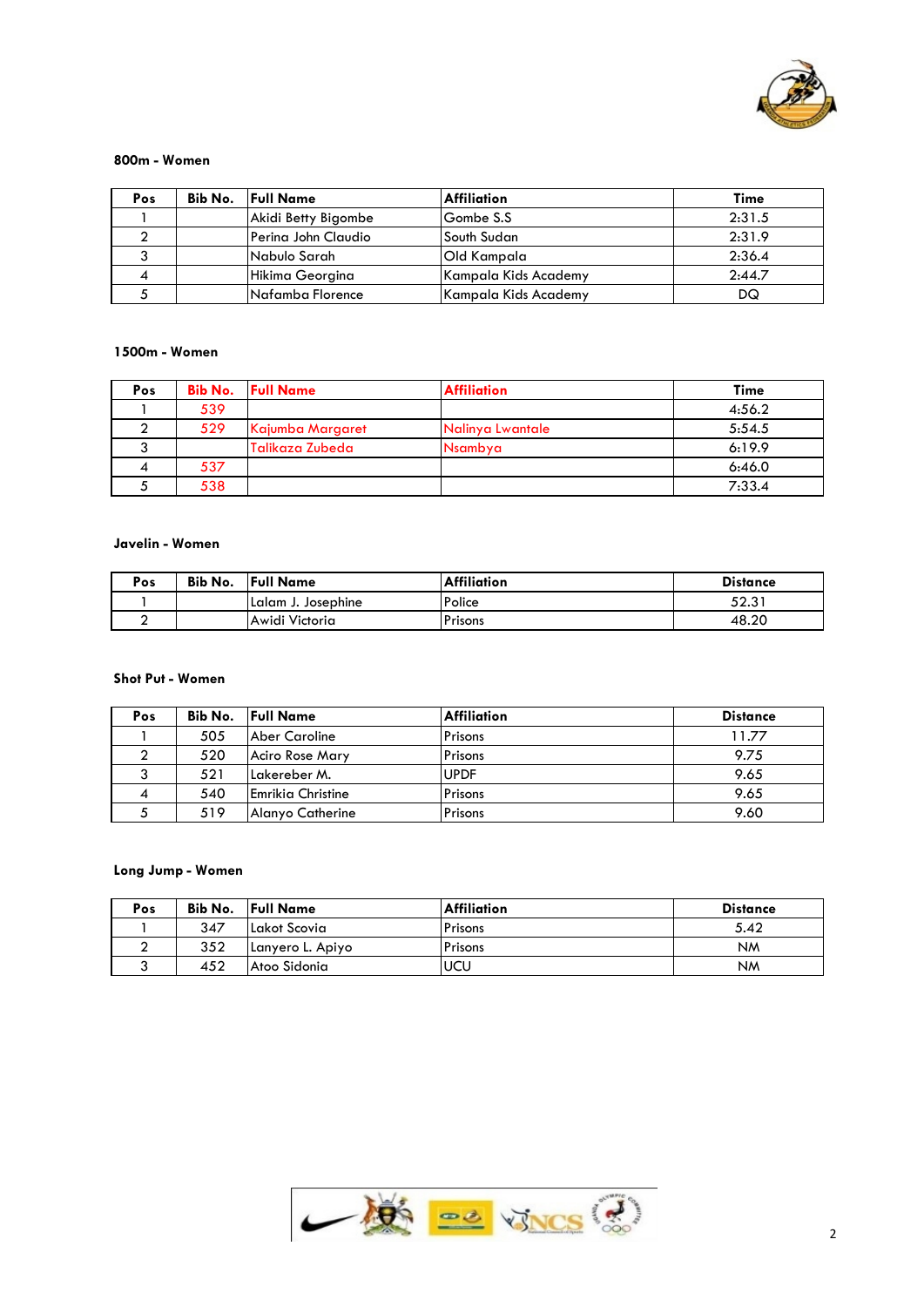

# **Men**

#### **100m - Men Heat 1**

| Pos | Bib No. | <b>Full Name</b>      | <b>Affiliation</b> | Time |
|-----|---------|-----------------------|--------------------|------|
|     |         | Olipa Sharif          | Tuku Africa        | 11.4 |
|     |         | Onyang Isaac          | <b>UPDF</b>        | 11.5 |
|     |         | <b>Watmon Francis</b> | Boston             | 11.7 |
|     |         | <b>Mayen Francis</b>  | lSouth Sudan       | 11.9 |
|     |         | Nkutu Ibrahim         | Buikwe             | 12.0 |
|     |         | Kivumbi Ripon         | Police             | 12.2 |
|     |         | Nuwaga Solomon        | <b>Makerere</b>    | 12.9 |

## **100m - Men Heat 2**

| Pos |     | <b>Bib No.</b> Full Name | Affiliation | Time |
|-----|-----|--------------------------|-------------|------|
|     |     | Gumperon Innocent        | Boston      | 1.7  |
|     | 508 | <b>Ochen Francis</b>     | Hared Jinja | 12.1 |
|     | 496 | lAinembabazi Gerald      | Makerere    | 12.8 |
|     |     | Nsiiro Edward            | Wakiso      | 13.0 |
|     | 497 | <b>Ssesanga Hakim</b>    | Makerere    | 13.3 |

# **100m - Men Heat 3**

| Pos | Bib No. | <b>Full Name</b>      | <b>Affiliation</b> | Time |
|-----|---------|-----------------------|--------------------|------|
|     |         | Obuto Solomon         | Police             | 10.7 |
|     |         | Okwii Erick           | <b>UWA</b>         | 10.9 |
|     |         | Lomutho Rajab         | <b>UWA</b>         | 11.2 |
|     |         | <b>Okello Darious</b> | <b>Tuku Africa</b> | 11.4 |
|     |         | Ngobi Allan           | Makerere           | 11.7 |
| Ô   | 506     | Ambajo Fred           | Tuku Africa        | 11.7 |
|     |         | Onyango Eric          | Hared              | 13.9 |

## **400m - Men Heat 1**

| Pos |     | <b>Bib No.</b> Full Name | <b>Affiliation</b> | <b>Time</b> |
|-----|-----|--------------------------|--------------------|-------------|
|     | 503 | <b>Okwir Erick</b>       | <b>UWA</b>         | 50.6        |
|     | 507 | Kwemoi Caleb             | Ndejje             | 51.2        |
|     | 509 | Nyeko Johnson            | Hared Jinja        | 52.2        |
| 4   | 508 | <b>Ochen Francis</b>     | Hared Jinja        | 52.6        |
|     | 499 | Kivumbi Rippon Daniel    | Police             | 57.3        |
| Ô   | 496 | Ainembabazi Gerald       | Makerere           | 59.1        |
|     | 497 | Ssesanga Hakim           | Makerere           | 1:00.0      |

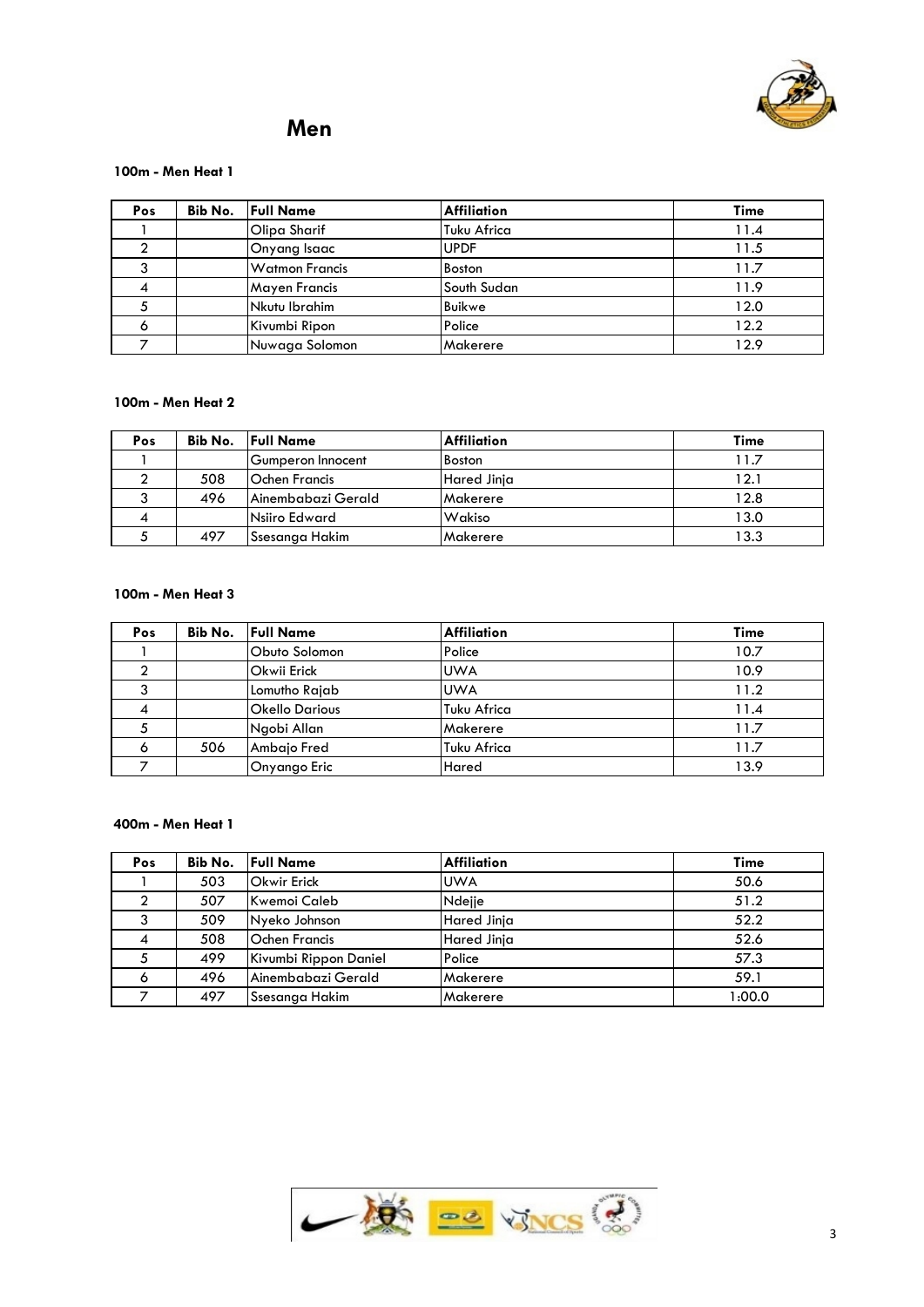

#### **400m - Men Heat 2**

| Pos |     | <b>Bib No.</b> Full Name | <b>Affiliation</b> | <b>Time</b> |
|-----|-----|--------------------------|--------------------|-------------|
|     | 501 | Deng Kuol Peter          | South Sudan        | 52.1        |
|     | 506 | Ambaio Fred              | Tuku Africa        | 53.5        |
|     | 495 | <b>Omoding James</b>     | Prisons            | 54.9        |
| 4   | 500 | <b>Owor Charles</b>      | Gombe S.S          | 55.1        |
|     | 511 | Acidiri Geoffrey         | <b>UPDF</b>        | 55.5        |
| 6   | 516 | Onyoko Issa              | Makerere           | 55.8        |
|     | 515 | Kiiza Ronald             | Kiboga             | 1:03.9      |

# **400m - Men Heat 3**

| Pos | Bib No. | <b>Full Name</b>     | <b>Affiliation</b> | <b>Time</b> |
|-----|---------|----------------------|--------------------|-------------|
|     | 502     | <b>Opio Denis</b>    | <b>UWA</b>         | 49.3        |
|     | 514     | Obuto Solomon        | Police             | 49.7        |
|     | 413     | Oroma Williamson     | <b>UCU</b>         | 50.0        |
| 4   | 504     | Deng Thiel Thiel     | South Sudan        | 50.6        |
|     | 510     | Makoi Patrick        | <b>UPDF</b>        | 52.1        |
| O   | 512     | Odokonyero Allan     | <b>Boston</b>      | 58.1        |
|     | 498     | Abiem Abiemaj Andrea | Makerere           | 1:01.0      |

#### **800m - Men**

| <b>Pos</b>     | Bib No. | <b>Full Name</b>         | <b>Affiliation</b>        | <b>Time</b> |
|----------------|---------|--------------------------|---------------------------|-------------|
|                | 543     | Osuje Emmanuel           | Police                    | 1:54.0      |
| $\mathfrak{D}$ |         | Apenyo Bekele            | Prisons                   | 1:56.1      |
| 3              | 545     | <b>Guot Thon Abraham</b> | Kampala University        | 1:56.9      |
| 4              | 546     | Dot Snatos Chimam        | <b>Kampala University</b> | 2:00.0      |
| 5              |         | Arop Micheal Oweka       | Prisons                   | 2:01.3      |
| 6              | 547     | Kivumbi Emmanuel         | Makerere                  | 2:01.9      |
| 7              | 544     | Bemba Ibrahim            | Wakiso                    | 2:04.2      |
| 8              | 542     | Maubanya Shafik Seth     | Kyambogo                  | 2:04.6      |
| 9              |         | Ndibawa Jamil            |                           | 2:05.2      |
| 10             | 549     | Limo Fred                | updf                      | 2:07.1      |
| 11             | 548     | Dingle Evans             | Central Park/Tracksmith   | 2:14.5      |
| 12             |         | Onen Geoffrey            | Police                    | 2:15.7      |
| 13             | 338     | <b>Bizimana Prosper</b>  | <b>Nakivale</b>           | 2:34.8      |
| 14             |         | Anagabillal Victor       |                           | 2:46.6      |

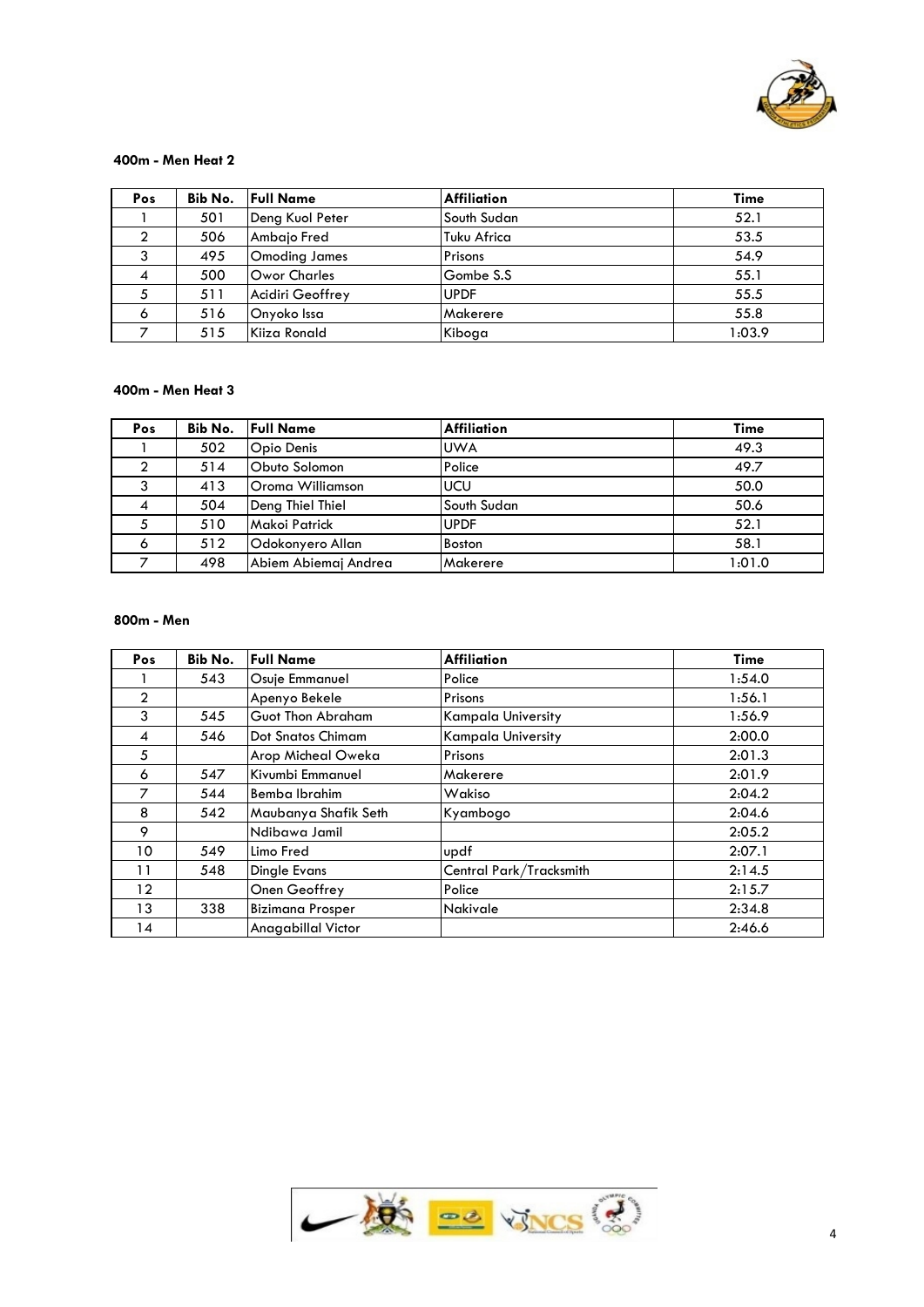

#### **1500m - Men**

| Pos           | Bib No. | <b>Full Name</b>        | <b>Affiliation</b>   | <b>Time</b> |
|---------------|---------|-------------------------|----------------------|-------------|
|               | 528     | Wabutwa Farid           | <b>UWA</b>           | 3:54.9      |
| $\mathcal{P}$ | 522     | Koon Wol Yach Majok     | Kampala University   | 3:55.5      |
| 3             | 524     | Chemonges Monday        | Tuku Africa          | 4:07.0      |
| 4             | 525     | Kipsakit Elisha         | Tuku Africa          | 4:11.3      |
| 5             | 527     | Sisey Abraham Karameka  | Kapchorwa            | 4:14.6      |
| 6             | 526     | Amandu Richard          | <b>UPDF</b>          | 4:15.9      |
|               | 523     | Okello Ivan             | Kampala Kids Academy | 4:26.8      |
| 8             | 337     | lChemutai Haron         | Bukwo                | 4:58.6      |
| Ω             | 338     | <b>Bizimana Prosper</b> | <b>Nakivale</b>      | 4:59.5      |

# **5000m - Men**

| Pos            | Bib No. | <b>Full Name</b>        | <b>Affiliation</b>         | <b>Time</b> |
|----------------|---------|-------------------------|----------------------------|-------------|
|                | 340     | Chemutai Leonard        | Tuku Africa                | 14:26.1     |
| $\overline{2}$ | 80      | Yeko Dismas             | Ndejje                     | 14:27.1     |
| 3              | 336     | Akwech Peter            | Prisons                    | 14:27.7     |
| 4              | 331     | Kiplangat Joel          | Police                     | 14:29.6     |
| 5              | 339     | Kiplangat Denish        | Tuku Africa                | 14:46.7     |
| 6              | 343     | Ajan Jacob Chol         | <b>Kampala University</b>  | 14:48.6     |
| $\overline{7}$ | 329     | Akoon Abeich Wol        | <b>Kampala University</b>  | 14:50.0     |
| 8              | 345     | Kipenicot Benson        | Police                     | 15:14.6     |
| 9              | 344     | onday Stephen           | Tuku Africa                | 15:18.9     |
| 10             | 342     | Kasuk Peter timore      | Kampala University         | 15:26.1     |
| 11             | 351     | Opio Gusber             | <b>Mbarara Muncipality</b> | 15:33.4     |
| 12             | 332     | Luteeso Geoffrey        | <b>UWA</b>                 | 15:37.9     |
| 13             | 330     | Musani B. Francis       | <b>UPDF</b>                | 15:44.0     |
| 14             | 350     | Chemonges Fredrick      | <b>UPDF</b>                | 15:47.5     |
| 15             | 346     | Ndihaba John            | <b>UWA</b>                 | 15:54.6     |
| 16             | 335     | Cheptegei Sam Kiptala   | Kapchorwa                  | 16:36.6     |
| 17             | 333     | Maseruka Hamuza         | Kiboga                     | <b>DNF</b>  |
| 18             | 226     | Mawel Gabriel Magot     | Kampala University         | <b>DNF</b>  |
| 19             | 334     | Mongishi Ronald         | Kiboga                     | <b>DNF</b>  |
| 20             | 337     | Chemutai Haron          | Bukwo                      | <b>DNF</b>  |
| 21             | 338     | <b>Bizimana Prosper</b> | <b>Nakivale</b>            | <b>DNF</b>  |
| 22             | 341     | Niyonzima Augustine     | Makerere                   | <b>DNF</b>  |
| 23             | 348     | Munange Ramathan        | ATL                        | <b>DNF</b>  |
| 24             | 349     | Mbabazi Christopher     | UCU                        | <b>DNF</b>  |